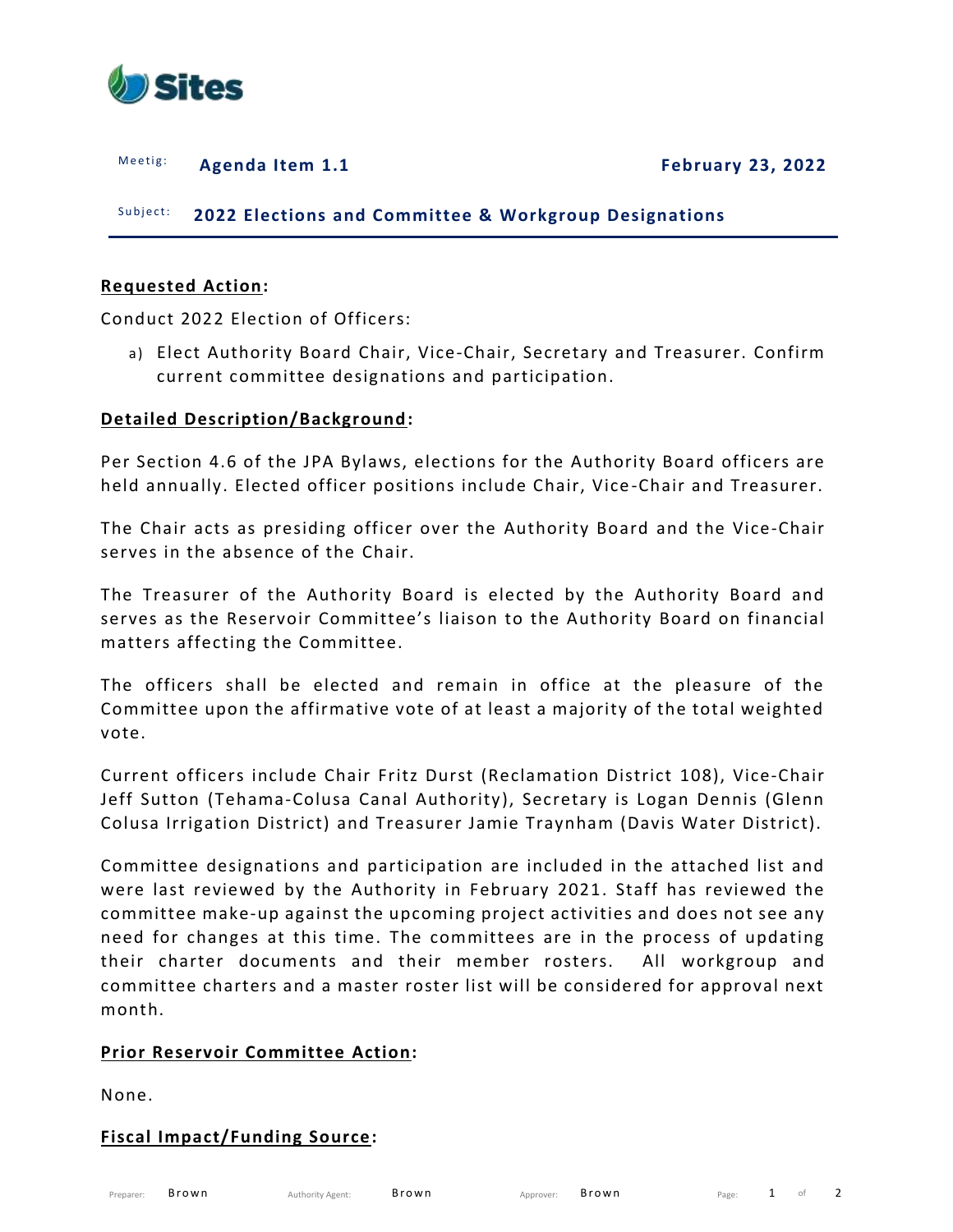None.

# **Staff Contact:**

Jerry Brown

**Attachments:** Current, Draft List of current Authority Board, Reservoir Committee, Authority Board Committees and Reservoir Committee Workgroups participants.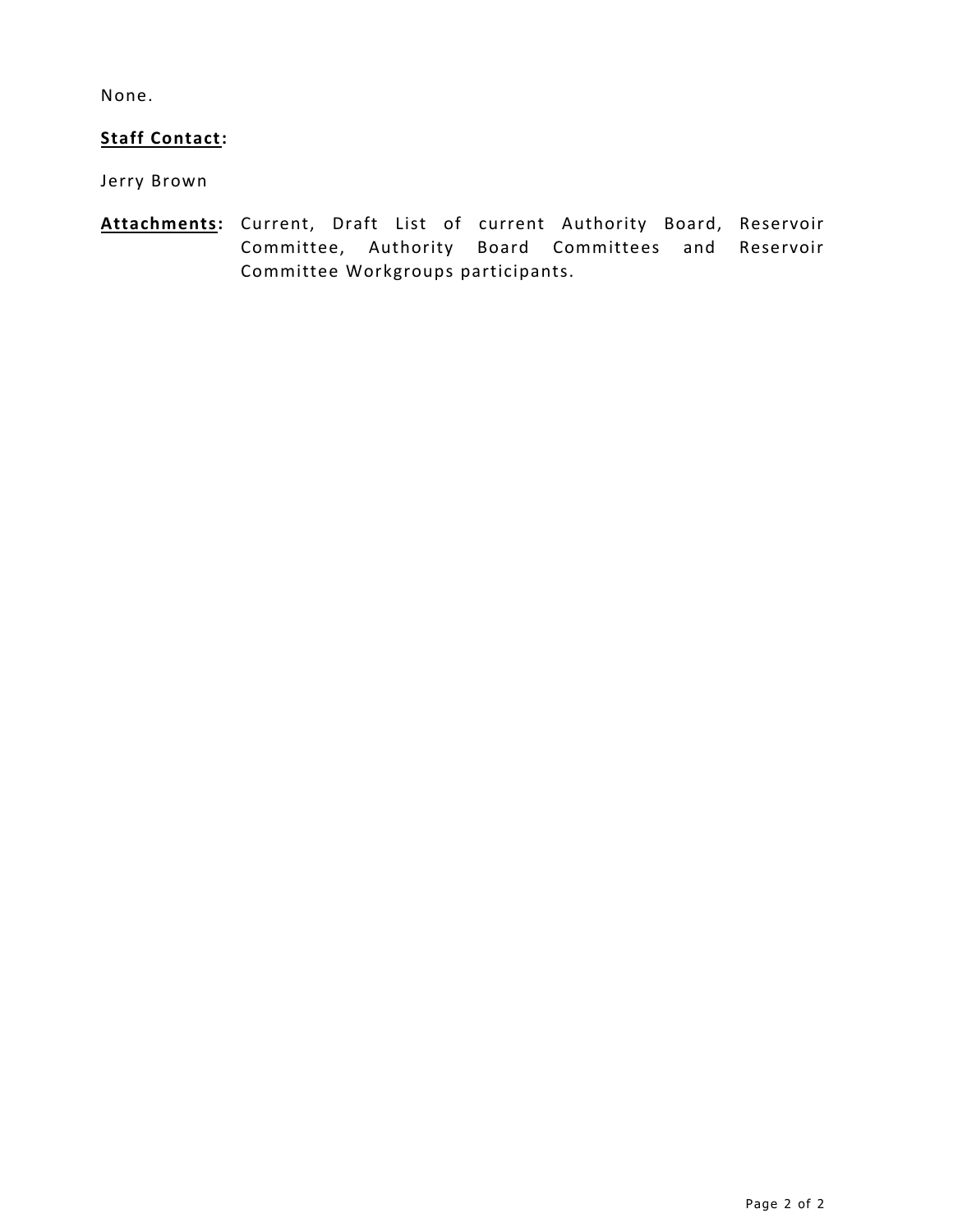| <b>Authority Board Directors</b>                       |                                              |                                                    | Organization                              |
|--------------------------------------------------------|----------------------------------------------|----------------------------------------------------|-------------------------------------------|
| Gary                                                   | Evans                                        | Director                                           | <b>Colusa County Board of Supervisors</b> |
| Joe                                                    | Marsh                                        | Director                                           | <b>Colusa County Water District</b>       |
| Ken                                                    | Hahn                                         | Director                                           | <b>Glenn County Board of Supervisors</b>  |
| Logan                                                  | Dennis                                       | Director - Secretary                               | Glenn-Colusa ID                           |
| Fritz                                                  | Durst                                        | Director - Chairman                                | <b>Reclamation District 108</b>           |
| Jeff                                                   | Sutton                                       | Director - Vice-Chairman                           | Tehama-Colusa Canal Authority             |
| Doug                                                   | Parker                                       | Director                                           | <b>Westside Water District</b>            |
| Gray                                                   | Allen                                        | Director                                           | Placer County & City of Roseville         |
| Harris                                                 | Jeff                                         | Director                                           | City of Sac/Sacramento County             |
|                                                        | <b>Alternate Authority Board Directors</b>   |                                                    |                                           |
| Mike                                                   | Azevedo                                      | <b>Alternate Director</b>                          | <b>Colusa County</b>                      |
| Don                                                    | <b>Bransford</b>                             | Alternate Director                                 | Glenn-Colusa ID                           |
| Sean                                                   | Doherty                                      | <b>Alternate Director</b>                          | <b>Reclamation District 108</b>           |
| Hilary                                                 | Reinhard                                     | Alternate Director                                 | <b>Reclamation District 108</b>           |
| Doug                                                   | Griffin                                      | <b>Alternate Director</b>                          | <b>Colusa County Water District</b>       |
| Thomas                                                 | Arnold                                       | Alternate Director                                 | <b>Glenn County Board of Supervisors</b>  |
| Halbert                                                | Charter                                      | <b>Alternate Director</b>                          | Tehama-Colusa Canal Authority             |
| Zachary                                                | Dennis                                       | Alternate Director                                 | <b>Westside Water District</b>            |
| Dan                                                    | Ruiz                                         | Alternate Director                                 | <b>Westside Water District</b>            |
| Joshua                                                 | Alpine                                       | Alternate Director                                 | Placer Co. City of Roseville              |
| Ewart                                                  | <b>Brett</b>                                 | <b>Alternate Director</b>                          | City of Sac/Sacramento County             |
| Sanger                                                 | Anne                                         | Alternate Director                                 | City of Sac/Sacramento County             |
| <b>Busath</b>                                          | Bill                                         | Alternate Director                                 | City of Sac/Sacramento County             |
| City of Sac/Sac County Water Agency *rotate board seat |                                              |                                                    |                                           |
| Kerry                                                  | Schmitz                                      | Director                                           | City of Sac/Sacramento County             |
| Alternate                                              |                                              | <b>ALT Director</b>                                |                                           |
| Director                                               | Peterson                                     | City of Roseville/Placer County *rotate board seat | City of Sac/Sacramento County             |
| <b>Bruce</b>                                           | Houdesheldt                                  | Director                                           | Placer County & City of Roseville         |
|                                                        | <b>Associate Authority Members</b>           |                                                    |                                           |
| Tom                                                    | Charter                                      | <b>Associate Member</b>                            | <b>TC-4 Districts</b>                     |
|                                                        | Johnson                                      | <b>Associate Member</b>                            | <b>Western Canal Water District</b>       |
| Greg                                                   |                                              |                                                    |                                           |
|                                                        | <b>Alternate Authority Associate Members</b> |                                                    |                                           |
| Zachary                                                | Dennis                                       | Alternate                                          | <b>TC 4 Districts</b>                     |
| Ted                                                    | Trimble                                      | Alternate                                          | Western Canal Water District              |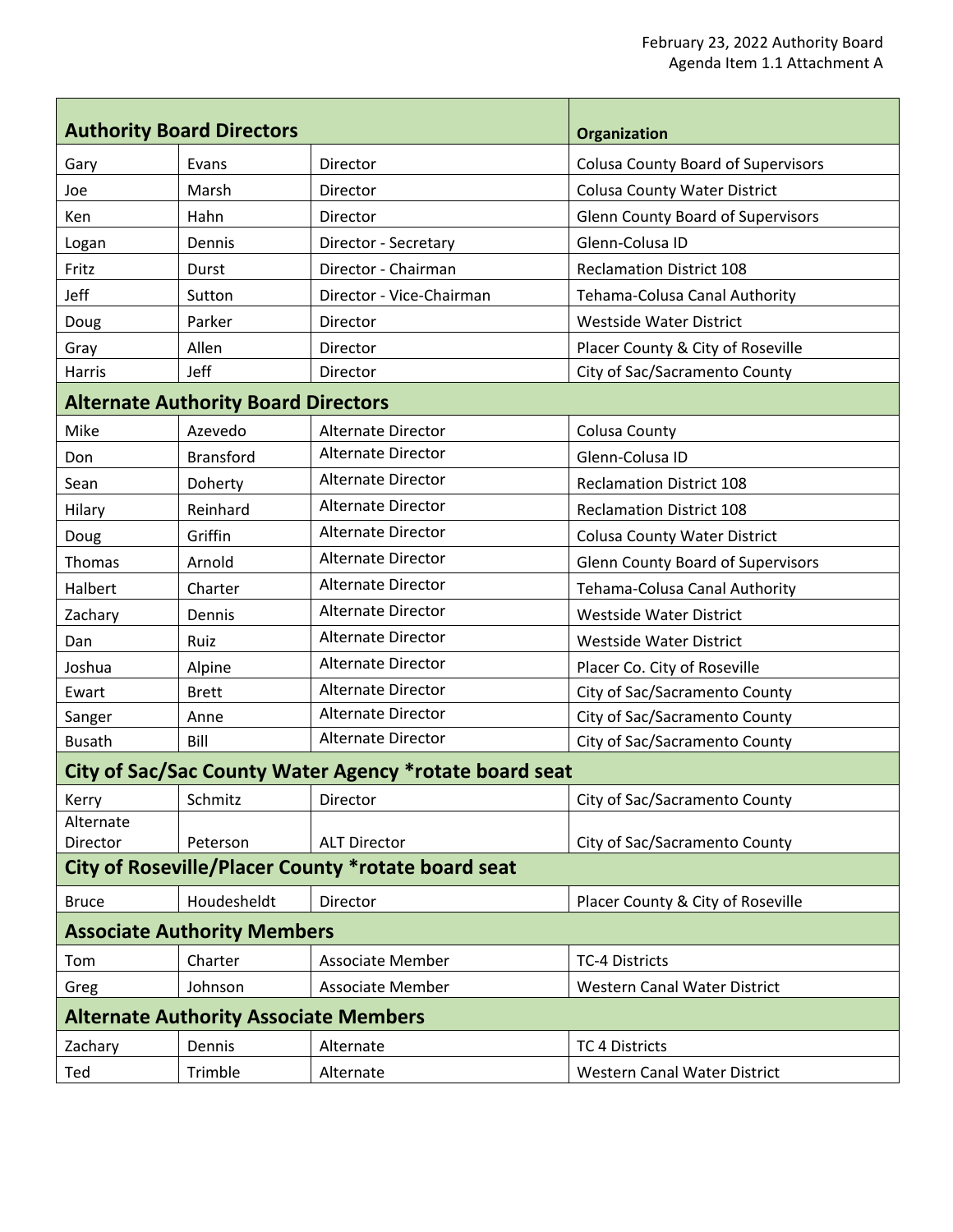| <b>Reservoir Committee Representatives</b> |                |                | Organization                                   |  |
|--------------------------------------------|----------------|----------------|------------------------------------------------|--|
| Felix                                      | Hernandez III  | Representative | American Canyon (City)                         |  |
| Dwayne                                     | Chisam         | Representative | Antelope Valley - East Kern Water Agency       |  |
| Ben                                        | Carter         | Representative | <b>Carter Mutual Water Company</b>             |  |
| Robert                                     | Cheng          | Representative | Coachella Valley Water District                |  |
| Mike                                       | Azevedo        | Representative | <b>Colusa County</b>                           |  |
| Shelly                                     | Murphy         | Representative | <b>Colusa County Water District</b>            |  |
| Mark                                       | Krause         | Representative | <b>Desert Water Agency</b>                     |  |
| Thad                                       | <b>Bettner</b> | Representative | Glenn-Colusa Irrigation District               |  |
| Paul                                       | Weghorst       | Representative | <b>Irvine Ranch Water District</b>             |  |
| Randall                                    | Neudeck        | Representative | Metropolitan Water                             |  |
| Bill                                       | Vanderwaal     | Vice Chair     | <b>RD 108</b>                                  |  |
| Trent                                      | Taylor         | Representative | Rosedale-Rio Bravo Water Storage District      |  |
| Bob                                        | Tincher        | Representative | San Bernardino Valley Municipal Water District |  |
| Jeff                                       | Davis          | Chair          | San Gorgonio Pass Water Agency                 |  |
| Cindy                                      | Kao            | Representative | Santa Clara Valley Water District              |  |
| Dirk                                       | Marks          | Representative | Santa Clarita Valley Water District            |  |
| Jim                                        | Peterson       | Representative | <b>TC4: Cortina Water District</b>             |  |
| Jamie                                      | Traynham       | Representative | TC4: Davis Water District                      |  |
| Bill                                       | Vanderwaal     | Representative | TC4: Dunnigan Water District                   |  |
| Zachary                                    | Dennis         | Representative | TC4: LaGrande Water District                   |  |
| Allen                                      | <b>Myers</b>   | Representative | <b>Westside Water District</b>                 |  |
| Robert                                     | Kunde          | Representative | Wheeler Ridge-Maricopa Water Storage District  |  |
| Valerie                                    | Pryor          | Representative | Zone 7 Water Agency                            |  |
| <b>Alternate Representatives</b>           |                |                |                                                |  |
| Jason                                      | Holley         | Alternate      | American Canyon (City)                         |  |
| Dan                                        | Flory          | Alternate      | Antelope Valley - East Kern Water Agency       |  |
| Ann                                        | Carter         | Alternate      | Carter MWC                                     |  |
| Kendra                                     | Carter         | Alternate      | Carter MWC                                     |  |
| Charlie                                    | Palmer         | Alternate      | Carter MWC                                     |  |
| Petya                                      | Vasileva       | Alternate      | Coachella Valley Water District                |  |
| Jim                                        | <b>Barrett</b> | Alternate      | Coachella Valley Water District                |  |
| Gary                                       | Evans          | Alternate      | <b>Colusa County</b>                           |  |
| Joe                                        | Marsh          | Alternate      | <b>Colusa County Water Agency</b>              |  |
| Steve                                      | Johnson        | Alternate      | <b>Desert Water Agency</b>                     |  |
| Holly                                      | Dawley         | Alternate      | Glenn-Colusa Irrigation District               |  |
| Kellie                                     | Welch          | Alternate      | Irvine Ranch Water District                    |  |
| Nina                                       | Hawk           | Alternate      | Metropolitan Water                             |  |
| Lewis                                      | Bair           | Alternate      | <b>RD 108</b>                                  |  |
| Dan                                        | <b>Bartel</b>  | Alternate      | Rosedale-Rio Bravo Water Storage District      |  |
| Heather                                    | Dyer           | Alternate      | San Bernardino Valley Municipal Water District |  |
| Lance                                      | Eckhart        | Alternate      | San Gorgonio Pass Water Agency                 |  |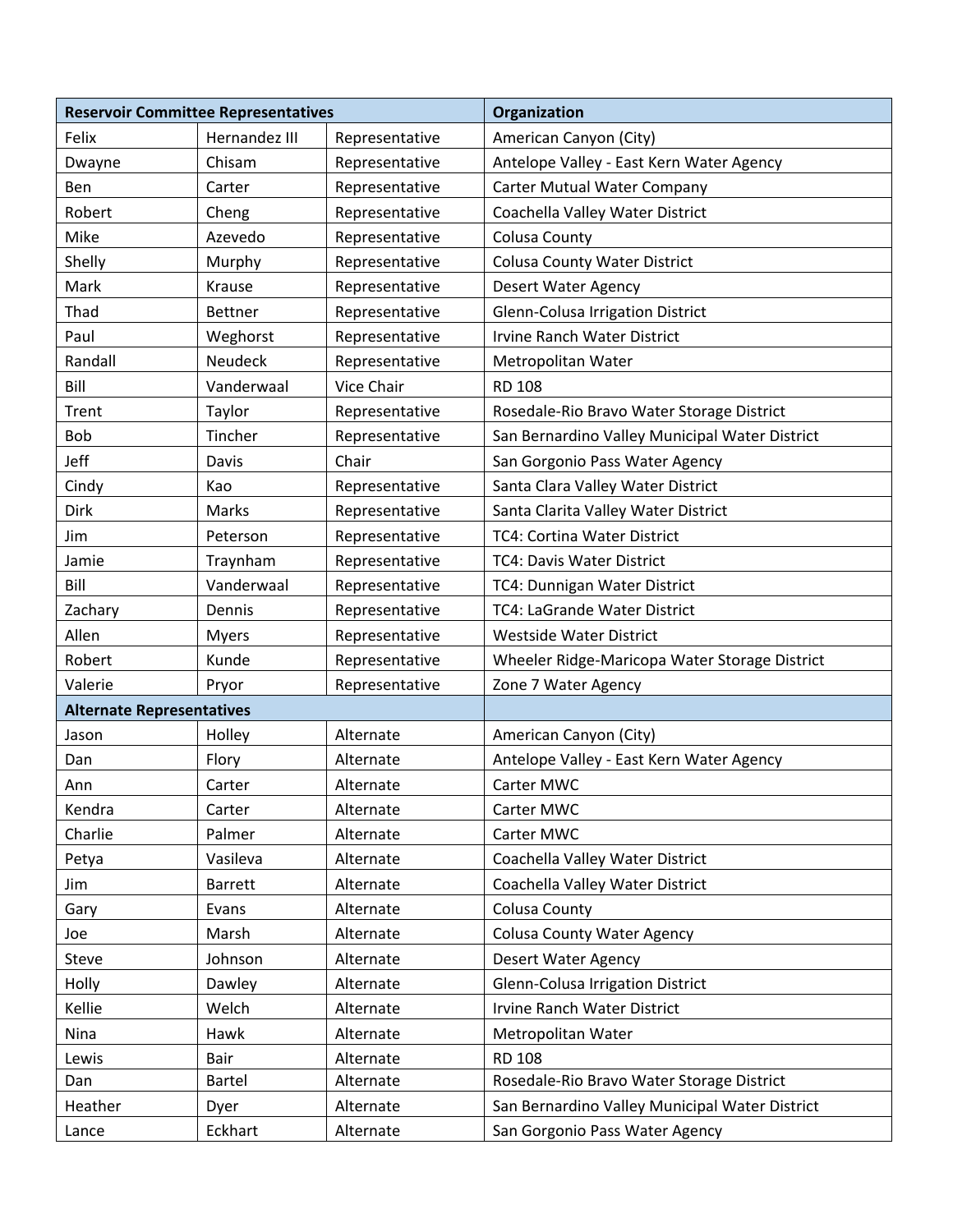| Andrew     | Garcia          | <b>Staff</b> | Santa Clara Valley Water District             |
|------------|-----------------|--------------|-----------------------------------------------|
| Steve      | Cole            | Alternate    | Santa Clarita Valley Water District           |
| Chuck      | Grimmer         | Alternate    | <b>TC4: Cortina Water District</b>            |
| Mary       | Pat Petersen    | Alternate    | <b>TC4: Cortina Water District</b>            |
| Tom        | Charter         | Alternate    | <b>TC4: Davis Water District</b>              |
| Jake       | Spooner         | Alternate    | TC4: Dunnigan Water District                  |
| <b>Ken</b> | LaGrande        | Alternate    | TC4: LaGrande Water District                  |
| Dan        | Ruiz            | Alternate    | Westside Water District                       |
| Sheridan   | <b>Nicholas</b> | Alternate    | Wheeler Ridge-Maricopa Water Storage District |
| Amparo     | <b>Flores</b>   | Alternate    | Zone 7 Water Agency                           |

• Under revision with final designations per Amendment 3 confirmations by agency.

## **Authority Board Committees**

| <b>Coordination Committee</b>                         |                                                |
|-------------------------------------------------------|------------------------------------------------|
| Fritz Durst - Chair                                   | <b>Reclamation District 108</b>                |
| Jeff Sutton - Vice-Chair                              | Tehama-Colusa Canal Authority                  |
| Logan Dennis - Secretary                              | Glenn-Colusa ID                                |
| <b>Gary Evans</b>                                     | <b>Colusa County Board of Supervisors</b>      |
| Jamie Traynham - Treasurer                            | Davis WD                                       |
| Jerry Brown                                           | Sites Executive Director - STAFF LEAD          |
| <b>Land Management Committee</b>                      |                                                |
| Gary Evans - Chair                                    | <b>Colusa County Board of Supervisors</b>      |
| Logan Dennis                                          | Glenn-Colusa ID                                |
| Jeff Sutton                                           | Tehama-Colusa Canal Authority                  |
| Ken Hahn                                              | <b>Glenn County Board of Supervisors</b>       |
| Kevin Spesert                                         | Comms & Real Estate Manager - STAFF LEAD       |
| <b>Legislative &amp; Outreach Committee</b>           |                                                |
| Jeff Sutton - Chair                                   | Tehama-Colusa Canal Authority                  |
| <b>Fritz Durst</b>                                    | <b>Reclamation District 108</b>                |
| Logan Dennis                                          | Glenn-Colusa ID                                |
| <b>Gary Evans</b>                                     | <b>Colusa County</b>                           |
| <b>Thad Bettner</b>                                   | Glenn-Colusa Irrigation District               |
| Kevin Spesert                                         | Comms & Real Estate Manager - STAFF LEAD       |
| Jeff Davis                                            | San Gorgonio Pass Water Agency                 |
| Valarie Pryor                                         | Zone 7 Water Agency                            |
| <b>Heather Dyer</b>                                   | San Bernardino Valley Municipal Water District |
| Nina Hawk                                             | Metropolitan Water District                    |
| <b>Budget &amp; Finance Joint Committee/Workgroup</b> |                                                |
| Jamie Traynham - Chair                                | Davis Water District                           |
| <b>Thad Bettner</b>                                   | Glenn-Colusa Irrigation District               |
| Robert Kunde                                          | Wheeler Ridge-Maricopa Water Storage District  |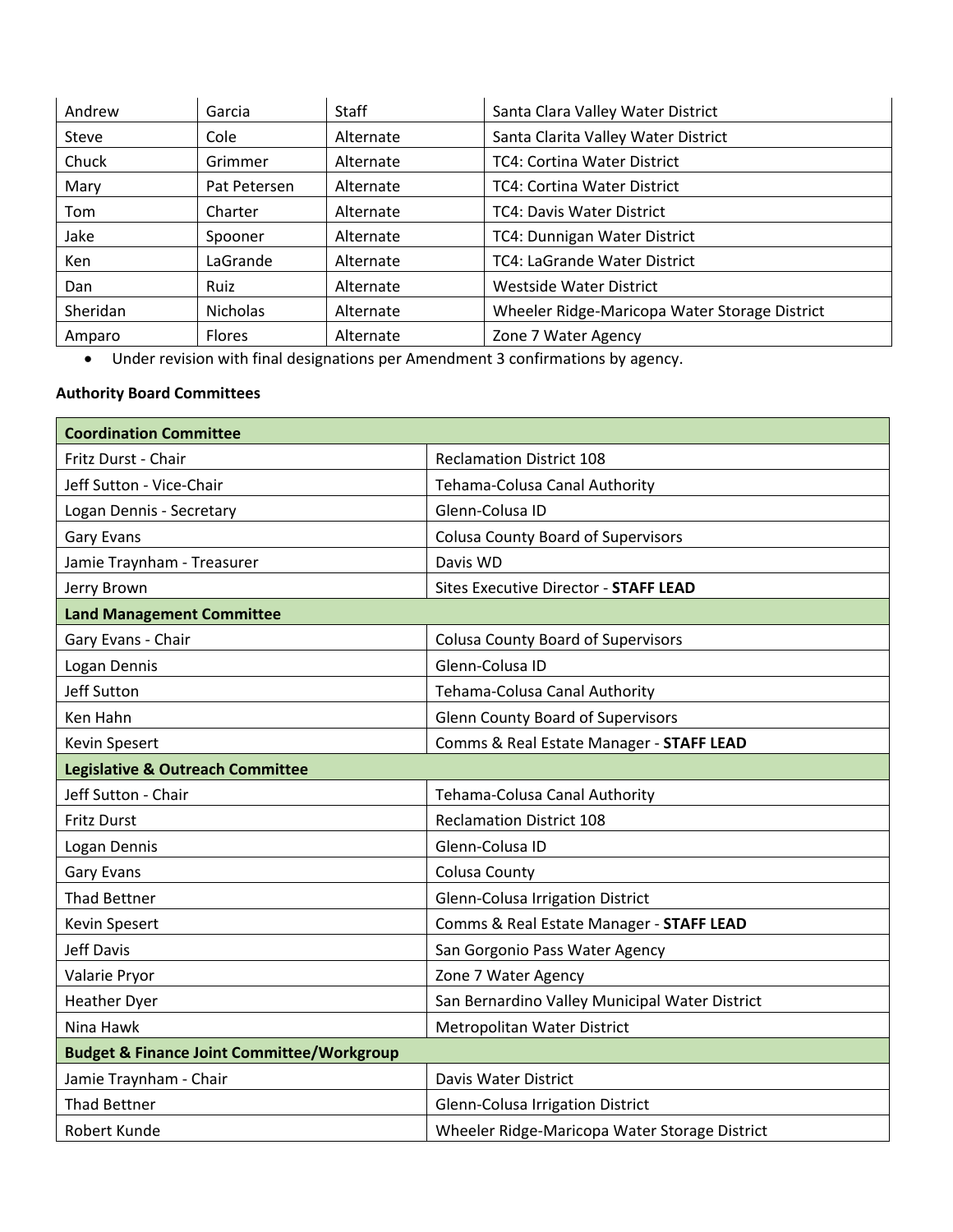| Katrina Jessop         | Santa Clara Valley Water District              |
|------------------------|------------------------------------------------|
| Robert Cheng           | Coachella Valley Water District                |
| <b>Bill Vanderwaal</b> | RD 108 & TC4 Dunnigan Water                    |
| Shelly Murphy          | <b>Colusa County Water Agency</b>              |
| Dan Ruiz               | <b>Westside Water District</b>                 |
| Nina Hawk              | Metropolitan Water District                    |
| Cindy Saks             | San Bernardino Valley Municipal Water District |
| Jerry Brown            | <b>Executive Director</b>                      |
| Joe Trapasso           | <b>Operations Manager - STAFF LEAD</b>         |
| JP Robinette           | Plan of Finance                                |
| Cheyanne Harris        | Plan of Finance                                |

### **Reservoir Committee Workgroups**

| <b>Coordination Workgroup</b>                           |                                                |  |
|---------------------------------------------------------|------------------------------------------------|--|
| <b>Thad Bettner</b>                                     | Glenn-Colusa Irrigation District               |  |
| <b>Jeff Davis</b>                                       | San Gorgonio Pass Water Agency                 |  |
| <b>Bill Vanderwall</b>                                  | RD 108 & TC4 Dunnigan Water                    |  |
| Jamie Traynham                                          | Davis Water District                           |  |
| <b>Robert Cheng</b>                                     | Coachella Valley Water District                |  |
| Robert Kunde                                            | Wheeler Ridge-Maricopa Water Storage District  |  |
| Mike Azevedo                                            | <b>Colusa County</b>                           |  |
| <b>Heather Dyer</b>                                     | San Bernardino Valley Municipal Water District |  |
| Jerry Brown                                             | <b>Executive Director - STAFF LEAD</b>         |  |
| <b>Reservoir Operations &amp; Engineering Workgroup</b> |                                                |  |
| Mike Azevedo                                            | <b>Colusa County</b>                           |  |
| <b>Thad Bettner</b>                                     | <b>Glenn-Colusa Irrigation District</b>        |  |
| Holly Dawley (observer)                                 | Glenn-Colusa Irrigation District               |  |
| Robert Kunde                                            | Wheeler Ridge-Maricopa Water Storage District  |  |
| Andrew Garcia (Alternate)                               | Santa Clara Valley Water District              |  |
| <b>Robert Cheng</b>                                     | Coachella Valley Water District                |  |
| Petya Vasileva (observer)                               | Coachella Valley Water District                |  |
| <b>Bill Vanderwaal</b>                                  | RD 108 & TC4 Dunnigan Water                    |  |
| Dan Ruiz                                                | <b>Westside Water District</b>                 |  |
| <b>Bob Tincher</b>                                      | San Bernardino Valley Municipal Water District |  |
| Felix Hernandez III (Alternate)                         | City of American Canyon                        |  |
| <b>Amparo Flores</b>                                    | Zone 7 Water Agency                            |  |
| Lillian Xie (observer)                                  | Zone 7 Water Agency                            |  |
| Jeff Sutton (observer)                                  | Tehama-Colusa Canal Authority                  |  |
| <b>Randall Neudeck</b>                                  | Metropolitan Water                             |  |